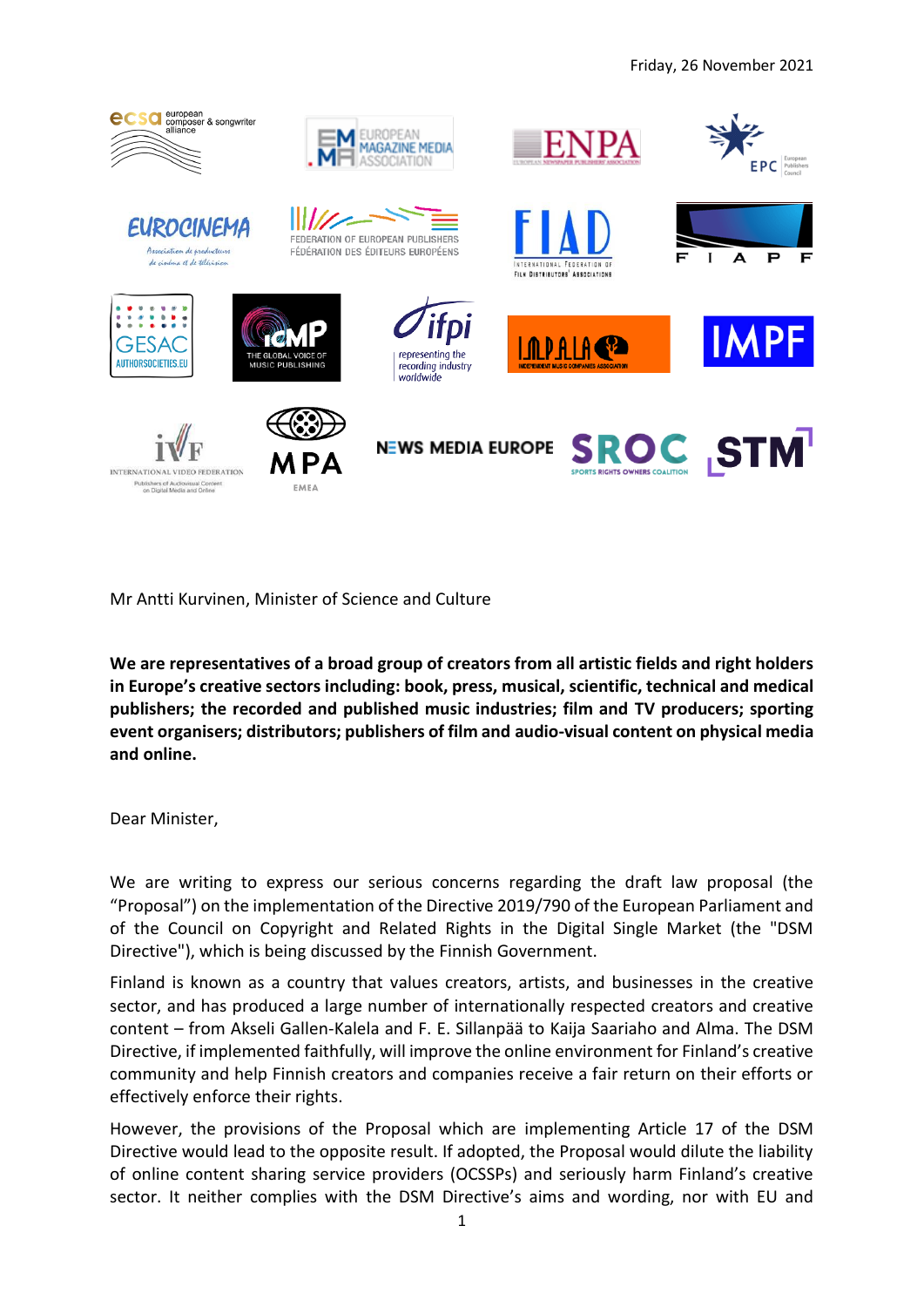international law, and disrupts the fine balance between copyright and other fundamental rights achieved by the EU legislature.

On a practical level the implementation of Article 17 of the DSM Directive, as suggested in the Proposal, would facilitate copyright infringement and undermine the exercise of exclusive rights in ways which would unreasonably prejudice the legitimate interests of right holders.

It would also jeopardise the creation of a European Digital Single Market, which is of paramount importance for businesses, and which was one of the original aims of the Directive. It would put Finnish creators and creative businesses at a competitive disadvantage with other EU Member States.

We therefore urge you to support the creative sector in Finland, stick to the provisions and spirit of the text which was agreed and adopted by the EU legislature and implement the DSM Directive faithfully by adhering closely to the wording of Article 17.

Your sincerely,

**ECSA**, the European Composer and Songwriter Alliance, represents 57 member organisations and over 30,000 professional composers and songwriters in 27 European countries. ECSA's core mission is to defend and promote the rights and interests of composers and songwriters with the aim of improving their social and economic conditions, as well as enhancing their artistic freedom.

**EMMA,** the European Magazine Media Association, is the unique and complete representation of Europe's magazine media, which is today enjoyed by millions of consumers on various platforms, encompassing both paper and digital formats. EMMA represents 15,000 publishing houses, publishing 50,000 magazine titles across Europe in print and digital.

**ENPA,** the European Newspaper Publishers' Association is the largest representative body of newspaper publishers across Europe. ENPA advocates for 16 national associations across 13 European countries and is a principal interlocutor to the EU institutions and a key driver of media policy debates in the European Union.

**EPC**, the European Publishers Council, brings together Chairmen and CEOs of Europe's leading media groups representing companies with newspapers, magazines, online publishing, journals, databases, books and broadcasting, communicating with Europe's legislators on issues that affect freedom of expression, media diversity, democracy and the health and viability of media in the EU.

**EUROCINEMA** represents the interests of film and television producers to the European Union bodies concerning all the issues directly or indirectly affecting film production.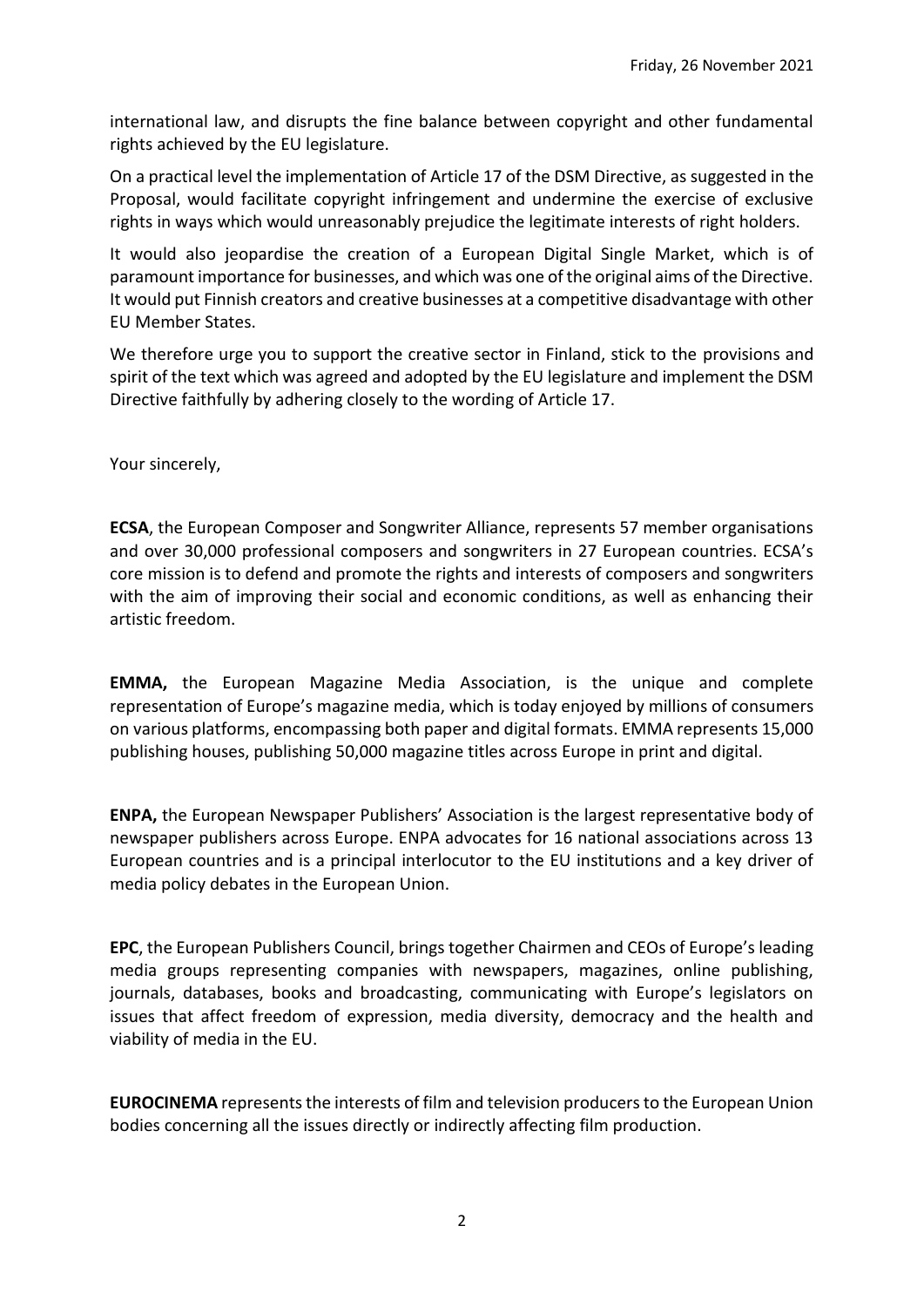**FEP**, the Federation of European Publishers, represents 29 national books and learned journals publishers' associations of the European Union and the European Economic Area.

**FIAD**, the International Federation of Film Distributors' and Publishers' Associations, represents national associations of film distribution companies. FIAD's members operate in 14 countries where they cover 90 to 100% of the theatrical market.

**FIAPF** is the International Federation of Film Producers' Associations. Its members are 36 film and TV producer organizations from 29 countries, including 15 in the EU/EEA. Their activities include the development and production of films and audiovisual content which are distributed offline and online via all forms of authorised and legal online distribution channels.

**GESAC**, the European Grouping of Societies of Authors and Composers, comprises 32 authors' societies from across the European Union, Norway, and Switzerland. As such, it represents over one million creators and rights holders in the areas of musical, audio-visual, visual, and literary and dramatic works.

**ICMP** is the world trade association for music publishers and companies. It represents more than 90% of the world's published music. Its membership comprises 61 national associations, including each of the 27 EU Member States.

**IFPI**, the International Federation of the Phonographic Industry, is the organisation that promotes the interests of the international recording industry worldwide. IFPI's mission is to promote the value of recorded music, safeguard the rights of record producers and expand the commercial uses of recorded music in all markets where its members operate.

**IMPALA** is the European association of independent music companies, representing over 5,000 music SMEs. Its mission is to grow the independent music sector sustainably, return more value to artists, promote diversity and entrepreneurship, improve political access, inspire change and increase access to finance.

**IMPF** is the global network for independent music publishers. It represents the interests of indie music publishers internationally, shares experiences and best practices, exchanges information on the copyright and legal framework in different territories and jurisdictions, and helps stimulate a more favourable environment for artistic, cultural and commercial diversity for songwriters, composers and publishers everywhere.

**IVF**, the International Video Federation. Its members are associations representing businesses active in all segments of the film and audiovisual sector in Europe. Their activities include the development, production, and distribution of films and audiovisual content as well as their